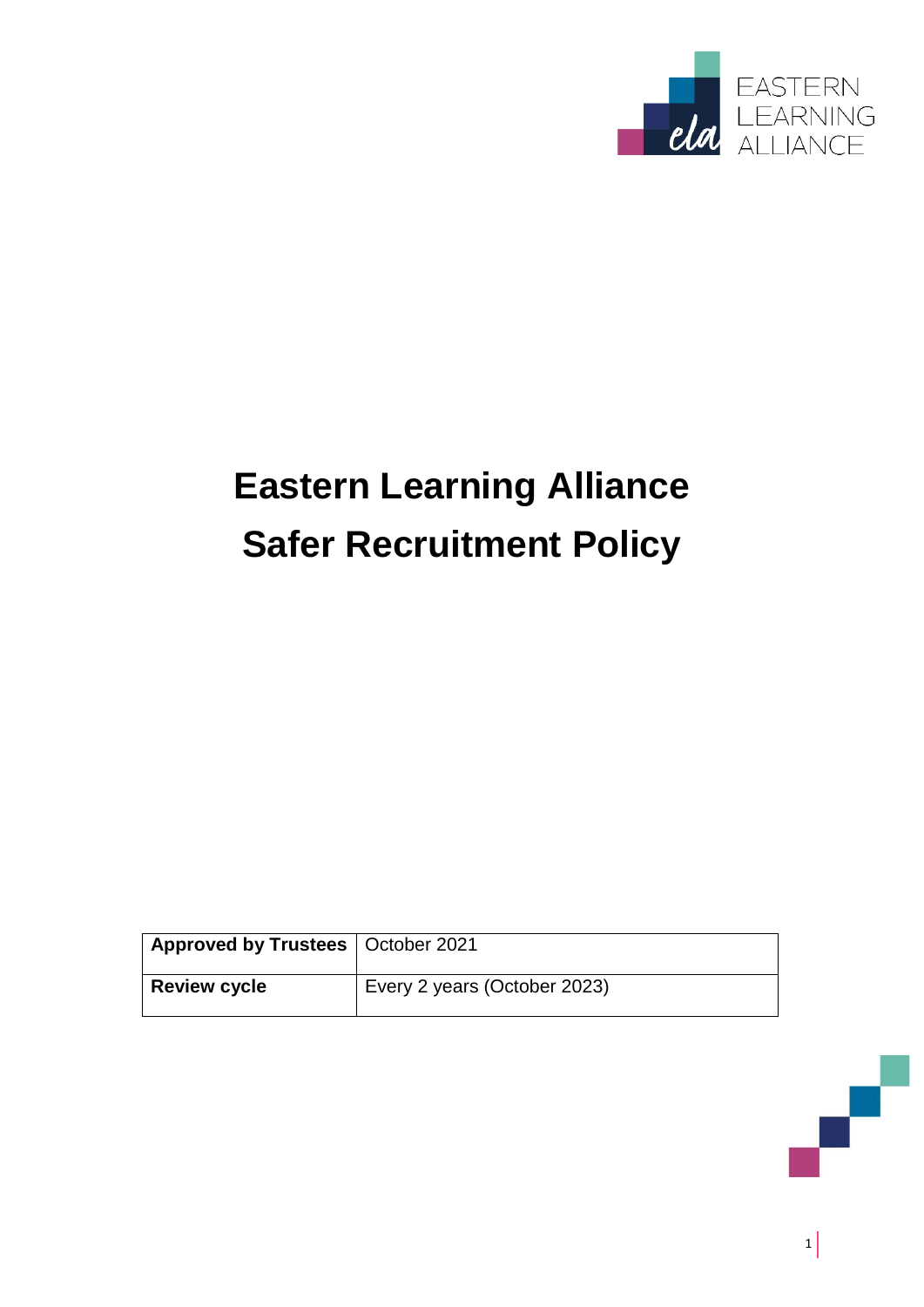# **Eastern Learning Alliance**

## **Safer Recruitment Policy**

### **Contents**

| 6. |  |
|----|--|
|    |  |
|    |  |
|    |  |
|    |  |

#### <span id="page-1-0"></span>**Document Control**

| <b>New</b><br><b>Version</b><br><b>Number</b> | Key changes from previous version | Date of ratification<br>by Trust Board |
|-----------------------------------------------|-----------------------------------|----------------------------------------|
|                                               |                                   |                                        |
|                                               |                                   |                                        |
|                                               |                                   |                                        |
|                                               |                                   |                                        |
|                                               |                                   |                                        |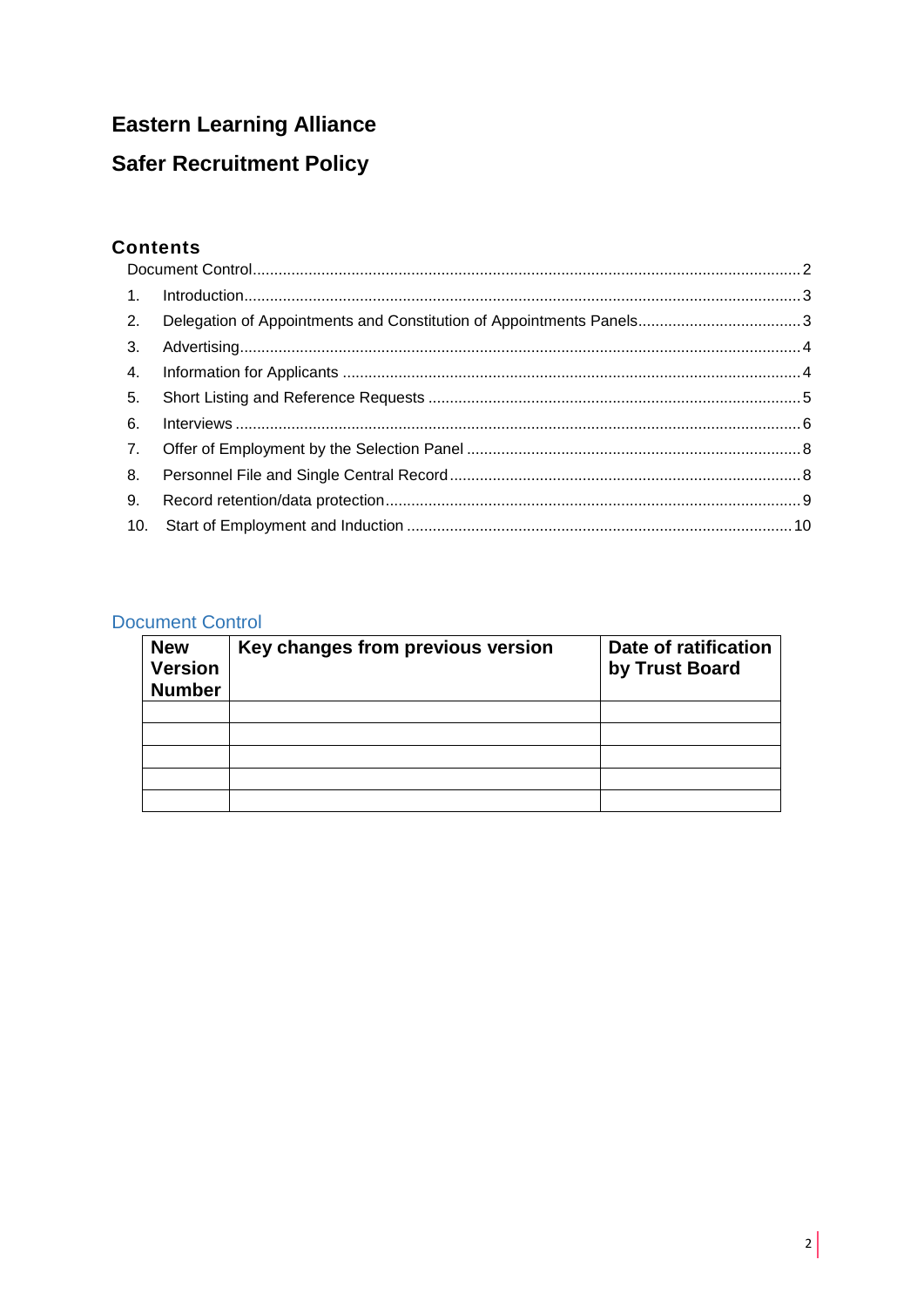#### <span id="page-2-0"></span>1. Introduction

- 1.1. Eastern Learning Alliance is committed to safeguarding and promoting the welfare of children and young people and requires all employees and volunteers to demonstrate this commitment in every aspect of their work.
- 1.2. The appointment of all employees will be made on merit and in accordance with the provisions of Employment Law, Keeping Children Safe in Education and the School's Equality and Diversity Policy.
- 1.3. We will ensure that people are treated solely on the basis of their abilities and potential, regardless of race, colour, nationality, ethnic origin, religious or political belief or affiliation, trade union membership, age, gender, gender reassignment, marital status, sexual orientation, disability, socio-economic background, or any other inappropriate distinction.
- 1.4. We will comply with the requirements of Keeping Children Safe in Education with regard to DBS and other pre-employment checks.
- 1.5. We will ensure compliance with the Data Protection regulations and the more stringent requirements contained within the General Data Protection Regulations (GDPR). The GDPR encompasses the core principles of the DPA and provides more onerous responsibility and accountability for fair and transparent processing.

### <span id="page-2-1"></span>2. Delegation of Appointments and Constitution of Appointments Panels

- 2.1. The power to offer employment for all posts below the level of Deputy Head is delegated to the Head of Academy. The Head of Academy may not delegate the offer of employment to any other senior manager or governor.
- 2.2. Where appropriate, the Head of Academy is expected to involve at least one governor in all recruitment and the CEO in the appointment of Senior Leadership Team roles.
- 2.3. Shortlisting panels will comprise a minimum of two people (normally three). In accordance with the statutory requirement, every shortlisting panel will have at least one member who has undertaken Safer Recruitment Training. In addition, at least one member will have undertaken general recruitment or equalities training (it is recommended that those who shortlist carry out the interview for a consistent approach).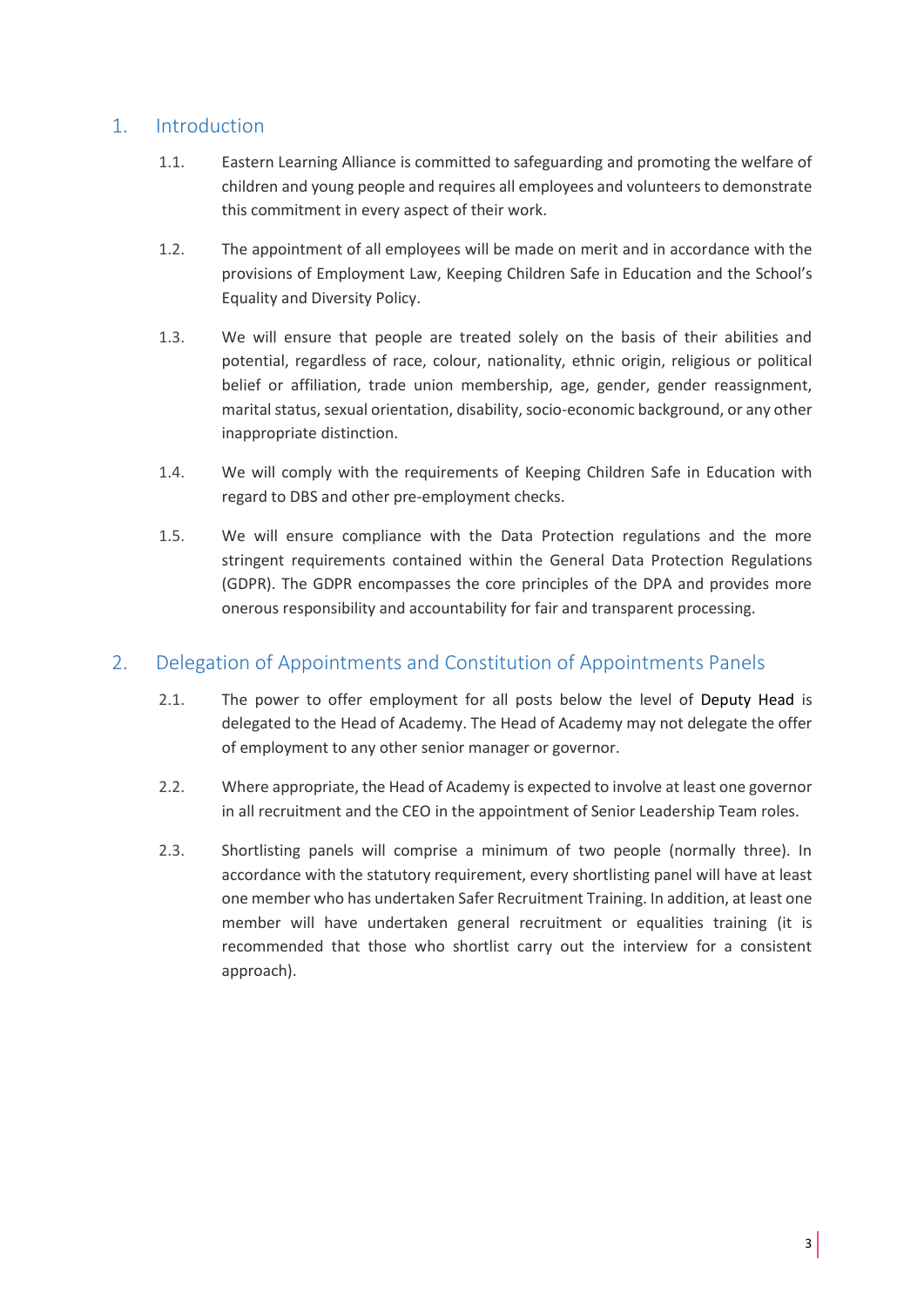#### <span id="page-3-0"></span>3. Advertising

- 3.1. All vacant posts will be advertised to ensure equality of opportunity and encourage as wide a field of candidates as possible. This will normally mean placing an advertisement externally. However, where there is a reasonable expectation that there are sufficient, suitably qualified internal candidates, or employees are at risk of redundancy, vacancies may be advertised internally before an external advertisement. In these circumstances, the shortlisting panel may decide that certain parts of the recruitment process may be omitted but all candidates will be subject to a formal interview, the satisfactory reference requirements and any other necessary checks.
- 3.2. The advert will include the level of DBS check required depending on the role being recruited for and whether the role with involve regulated activity.
- 3.3. Whether the post is exempt from the Rehabilitation of Offenders Act 1974 and the amendments to the Exceptions Order 1975, 2013 and 2020. Which means certain spent convictions and cautions are 'protected', so they do not need to be disclosed to employers. If they are disclosed, they will not be taken into account.
- 3.4. All adverts state the requirement for a certificate of good conduct where applicable, in addition, for teaching posts, a letter of professional standing from the professional regulating authority in the country in which the applicant has worked.
- 3.5. Within the advert the applicant will be provided with the school's policy and practice in relation to safeguarding and promoting the welfare of children.

#### <span id="page-3-1"></span>4. Information for Applicants

- 4.1. All applicants for all vacant posts will be provided with:
	- A job description outlining the duties of the post and an indication of where the post fits into the organisational structure of the School
	- A person specification may also be provided.
	- An application form (CVs will not be accepted)
	- An Information pack containing:
		- o A description of the School relevant to the vacant post
		- o Reference to the School's Equality and Diversity Policy
		- o Reference to the Child Protection/Safeguarding Policy
		- o DBS and other pre-employment checks required
		- o A statement that canvassing any employee, or member of the Governing Body, directly or indirectly, is prohibited and will be considered a disqualification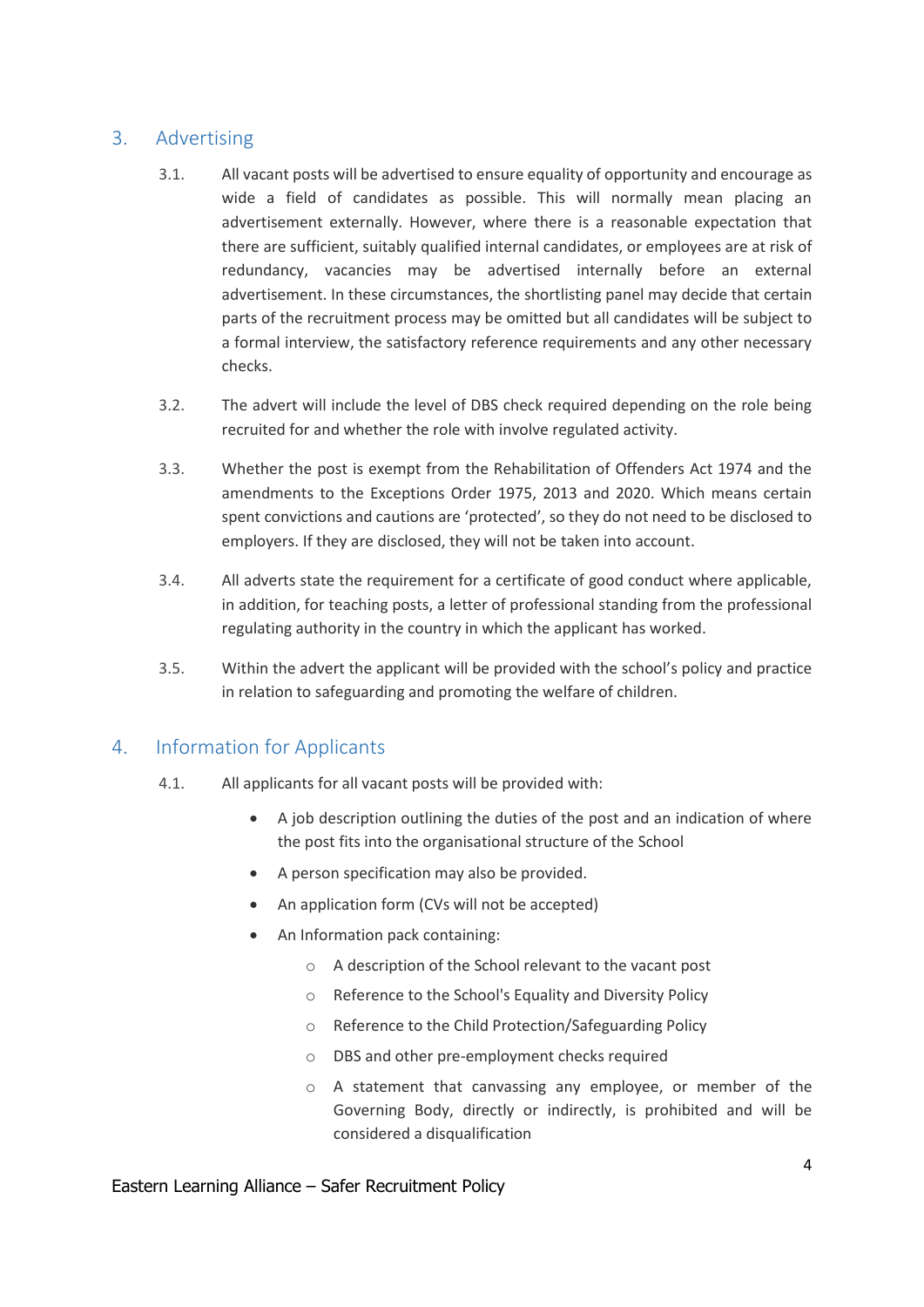- o The closing date for the receipt of applications
- o An outline of the terms of employment including salary
- o Reference to the School's Recruitment and Selection Policy

#### <span id="page-4-0"></span>5. Short Listing and Reference Requests

- 5.1. The shortlisting panel will use an agreed shortlisting form. The criteria for selection will be consistently applied to all applicants based on the essential and desirable criteria for the post. The shortlisting panel will agree the candidates to be called for interview.
- 5.2. The shortlisting panel will take up at least two references on each short listed candidate. If a candidate for a post working with children is not currently working with children, a reference will be sought from the most recent employment working with children to confirm details of their employment and their reasons for leaving. One reference will be from the applicants current employer. Reference requests will ask the referee to confirm:
	- The referee's relationship with the candidate
	- Details of the applicant's current post and salary
	- Performance history
	- All formal time-limited capability warnings which have not passed the expiration date
	- All formal time-limited disciplinary warnings where not relating to safeguarding concerns which have not passed the expiration date
	- All disciplinary action where the penalty is "time expired" and relate to safeguarding concerns
	- Details of any substantiated allegations or concerns relating to the safety and welfare of children
	- Whether the referee has any reservations as to the candidate's suitability to work with children. If so, the School will ask for specific details of the concerns and the reasons why the referee believes the candidate may be unsuitable to work with children
- 5.3. References are the "property" of the shortlisting panel and strict confidentiality will be observed. Employer testimonials or 'bearer references' i.e. those provided by the candidate and/or marked 'to whom it may concern' will not be accepted. References must be in writing and be specific to the job for which the candidate has applied. The shortlisting panel will not accept references from relatives or people writing solely in the capacity as a friend of the candidate. References will be verified, and any discrepancies will be discussed with the candidate at interview. Electronic references will be checked to ensure they originate from a legitimate source.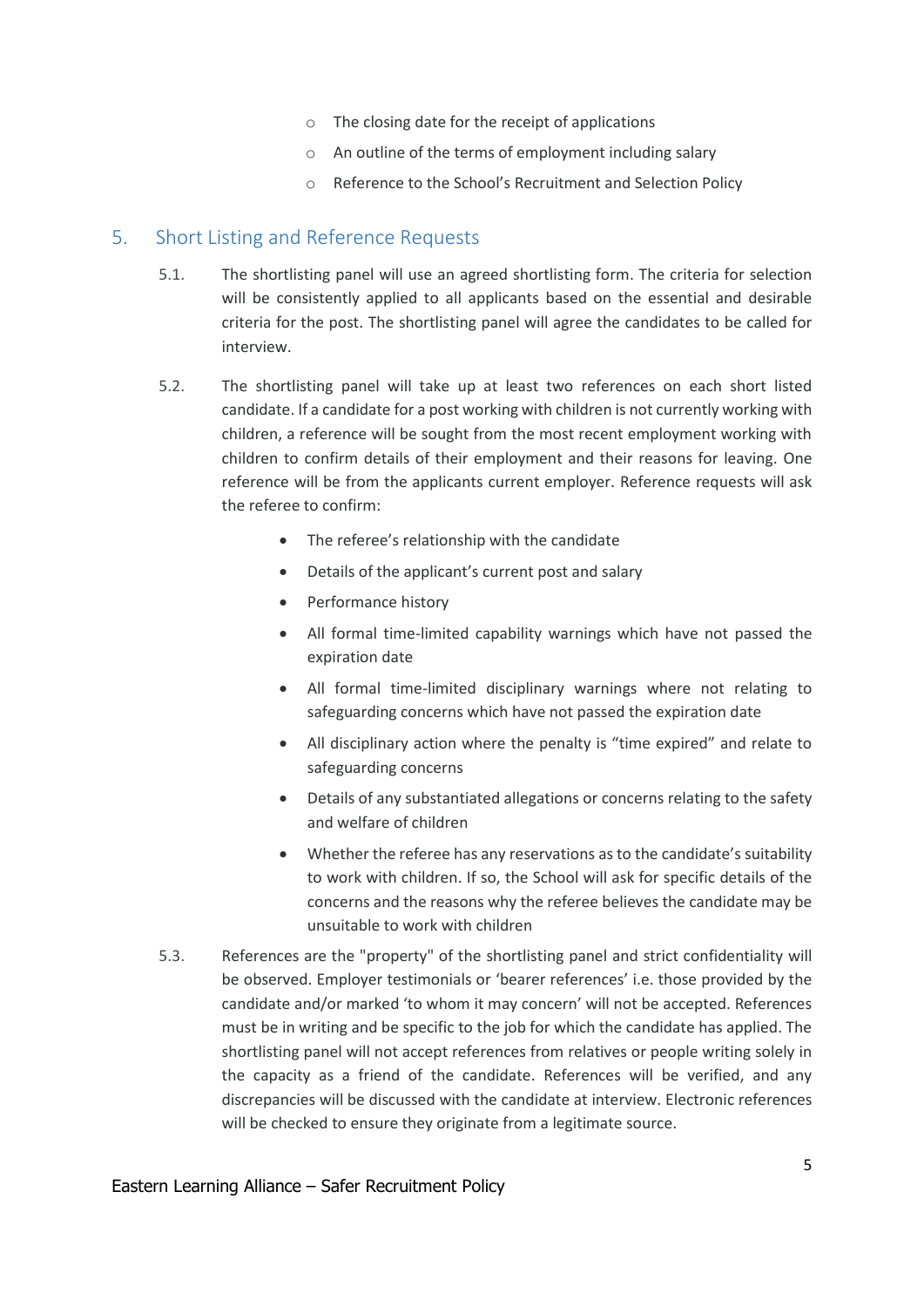- 5.4. References will be checked against information on the application; any discrepancy/issue of concern noted to take up with applicant at interview. The school will contact referees to clarify where information is vague or insufficient information is provided
- 5.5. On receipt, equality monitoring information must be separated from applications.
- 5.6. If the field of applicants is felt to be weak the post may be re-advertised.
- 5.7. All shortlisted candidates will be required to complete a self-declaration of their criminal record or information that would make them unsuitable to work with children. For example:
	- If they have a criminal history
	- whether they are included on the barred list
	- whether they are prohibited from teaching
	- whether they are prohibited from taking part in the management of an independent school
	- information about any criminal offences committed in any country in line with the law as applicable in England and Wales, not the law in their country of origin or where they were convicted
	- if they are known to the police and children's social care
	- have they been disqualified from providing childcare (Childcare Disqualification Regulations 2018)
	- any relevant overseas information
- 5.8 Applicants will be asked to sign a declaration confirming the information they have provided is true. Where there is an electronic signature, the shortlisted candidate will be asked to physically sign a hard copy of the application at the point of interview.

#### <span id="page-5-0"></span>6. Interviews

- 6.1. The format, style and duration of the interviews are matters for the Head of School to decide in consultation with any governors [or trustees] involved in the process but the following will be adhered to:
	- 6.1.1 Briefing:

All candidates will be given relevant information about the School to enable the candidate to make further enquiries about the suitability of the advertised job.

6.1.2 The formal interview: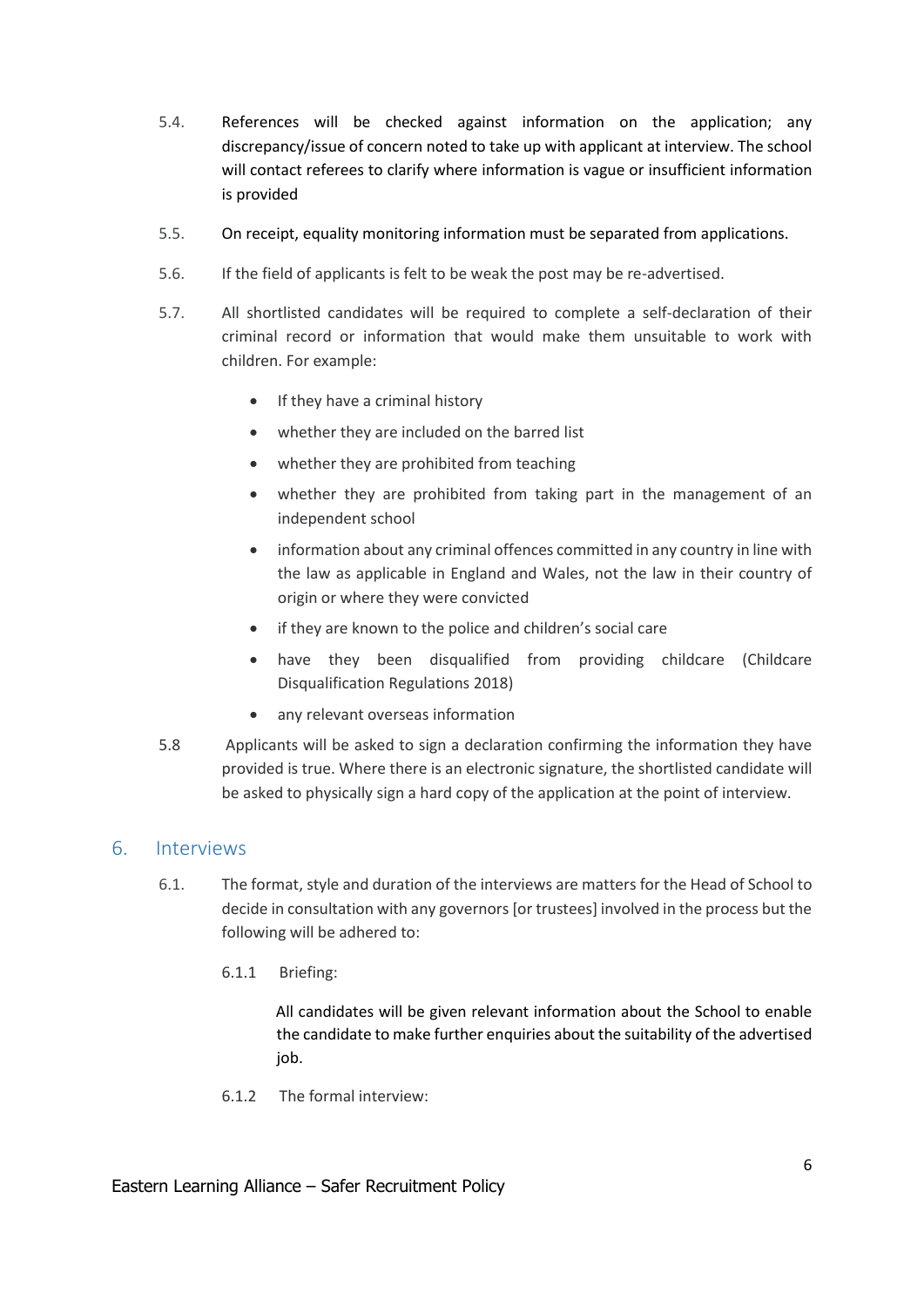Before the interviews the selection panel will agree on the interview format including any other assessment methods. The questions asked will be aimed at obtaining evidence of how each candidate meets the requirement of the job description and the person specification and each candidate will be assessed against all of the criteria for the post. The same areas of questioning will be covered for each applicant and no questions which would discriminate directly or indirectly on protected characteristics under the Equality Act 2010 will be asked.

The selection process for every post, will include exploration of the candidate's understanding of child safeguarding issues. Questions will include:

- Finding out what attracted the candidate to the post being applied for and their motivation for working with children
- Exploring their skills and asking for examples of experience of working with children which are relevant to the role
- Probing any gaps in employment or where the candidate has changed employment or location frequently, asking for the reasons for this

The interview will also explore potential areas of concern to determine the applicant's suitability to work with children. Area that may be concerning and lead to further probing include:

- Implication that adults and children are equal
- Lack of recognition and/or understanding of the vulnerability of children
- Inappropriate idealisation of children
- Inadequate understanding of appropriate boundaries between adults and children
- Indicators of negative safeguarding behaviours

Any information about past disciplinary action or allegations will be considered in the circumstances of the individual case.

The interview will also include a discussion of any convictions, cautions or pending prosecutions, other than those protected, that the candidate has declared and are relevant to the prospective employment.

The recruitment documentation will be retained for six months from the date of interview. Applicants have the right to request access to notes written about them during the recruitment process. After six months all information about unsuccessful candidates will be securely destroyed.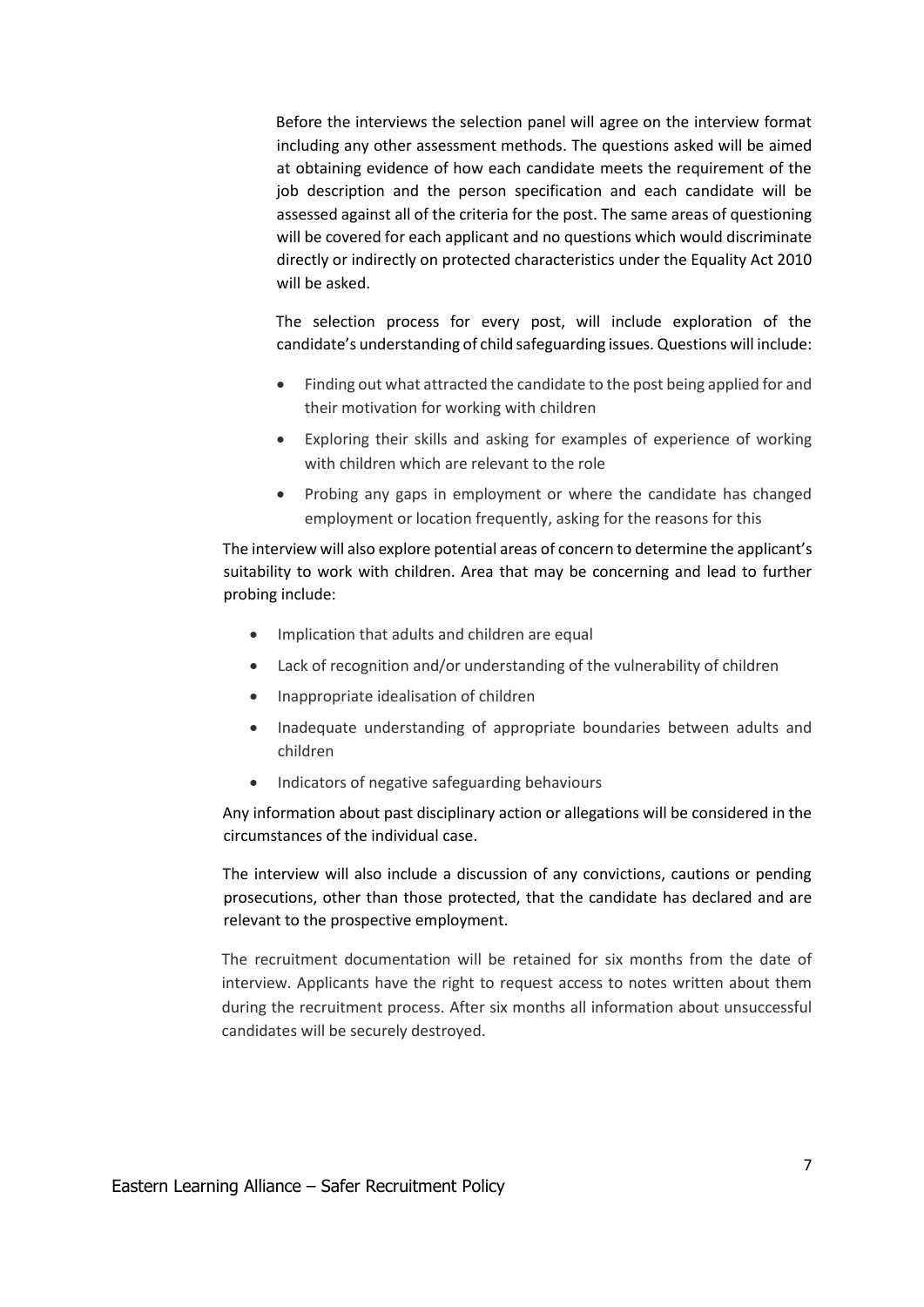## <span id="page-7-0"></span>7. Offer of Employment by the Selection Panel

- 7.1. The offer of employment by the selection panel and acceptance by the candidate is binding on both parties subject to:
	- Verification of identify (including Birth Certificate)
	- Verification of right to work in the UK
	- Proof of relevant qualifications
	- **•** Satisfactory DBS Enhanced Disclosure
	- A Certificate of Good Conduct (if applicable) which may include EEA sanctions and restrictions
	- Barred list check
	- Teacher prohibition (if applicable)
	- Section 128 check (if applicable)
	- Pre-employment medical screening
	- Satisfactory references
	- Disqualification under the Childcare Disqualification Act 2006, as amended
	- The successful candidate will be informed, normally by offer letter, that the appointment is subject to satisfactory completion of these checks
- 7.2. Unsuccessful candidates will be notified

#### <span id="page-7-1"></span>8. Personnel File and Single Central Record

- 8.1. Recruitment and selection information for the successful candidate will be retained securely and confidentially for the duration of their employment with the School including:
	- Application form  $-$  signed by the applicant
	- Interview notes including explanation of any gaps in the employment history
	- References minimum of two
	- Proof of identity (including Birth certificate)
	- Proof of right to work in the UK
	- Proof of relevant qualifications
	- Certificate of Good Conduct (where applicable) which may include for teaching positions, a letter of professional standing from the professional regulating authority in the country (or countries) in which the applicant has worked
	- Evidence of medical clearance from the Occupational Health service

#### Eastern Learning Alliance – Safer Recruitment Policy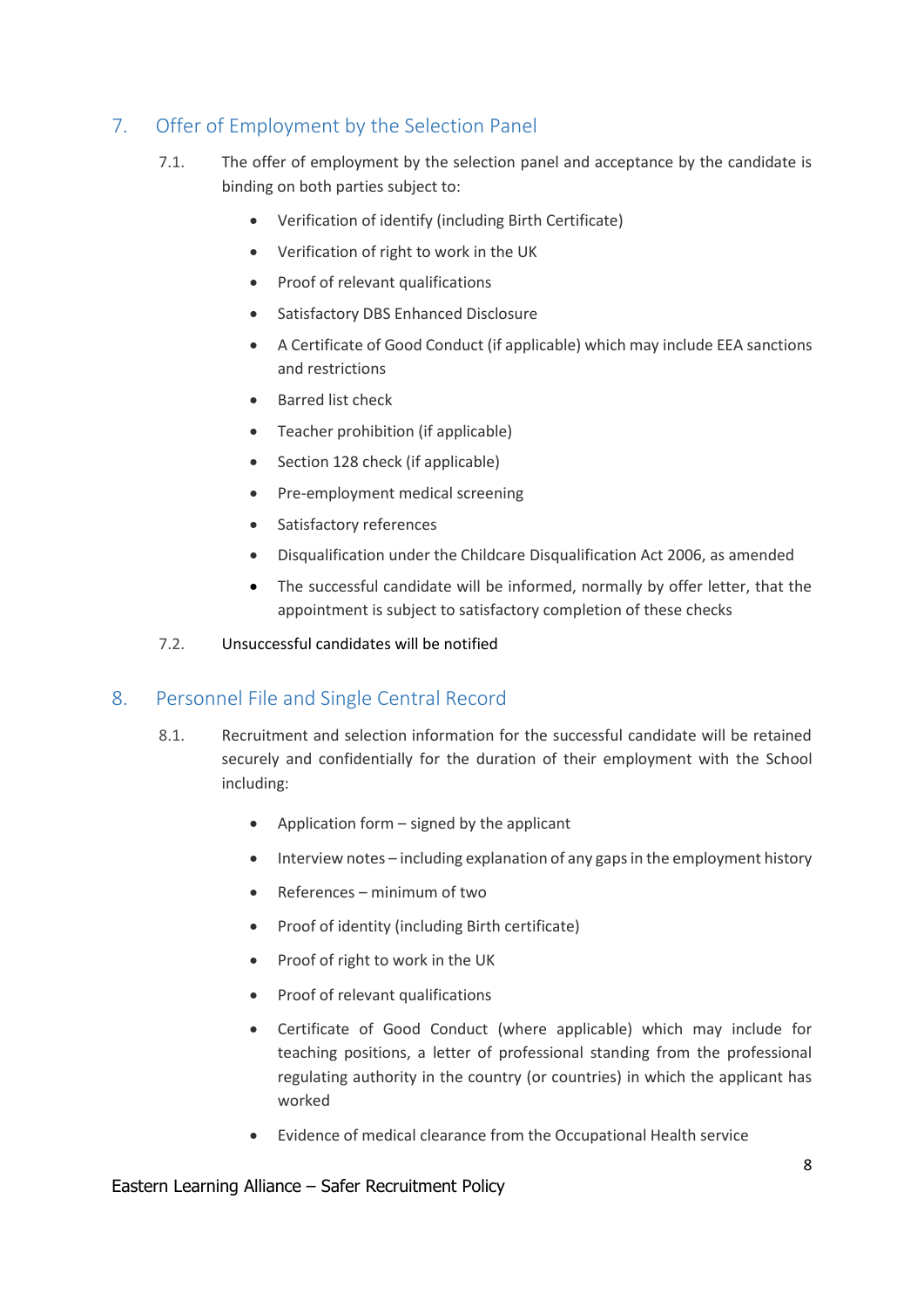- Evidence of DBS clearance and barred list check
- Teacher prohibition checks (where applicable)
- Evidence of a Section 128 direction (where applicable)
- Offer of employment letter and signed contract of employment
- Disqualification under the Childcare Disqualification Act 2006, as amended (where applicable)

#### <span id="page-8-0"></span>9. Record retention/data protection

- 9.1. The Trust will retain all interview notes candidates for a 6-month period, after which the notes for all but the successful candidates will be shredded. The 6-month period will allow the Trust to deal with any access requests, recruitment complaints or complaints of discrimination raised in the Employment Tribunals.
- 9.2. Retention of personal information for the successful candidate following the end of their employment will be in accordance with the School's Data Retention Policy, which is compliant with relevant Data Protection Act. When retained documents have reached their data retention limit, they will be securely destroyed.
- 9.3. The School will destroy information obtained by a vetting exercise as soon as possible or within six months. A record of the result of the vetting or verification of the successful candidate will be retained on the employees file and the Single Central Record.
- 9.4. The School will normally collect personal information from you only where we have your consent to do so, where we need the personal information to perform a contract with/involving you, or where the processing is in our legitimate interests and not overridden by your data protection interests or fundamental rights and freedoms. In some cases, we may also have a legal obligation to collect personal information from you or may otherwise need the personal information to protect your vital interests or those of another person. The School will retain a record of consent as evidence that we have obtained consent to collect and process the data and that applicants have been advised of the purpose of the collection and processing.
- 9.5. You have the right to withdraw your consent at any time and can do so by informing the School's Data Protection Officer, with the exception of documents that are required for a statutory requirement.
- 9.6. The School will maintain a Single Central Record of employment checks in accordance with Keeping Children Safe in Education.